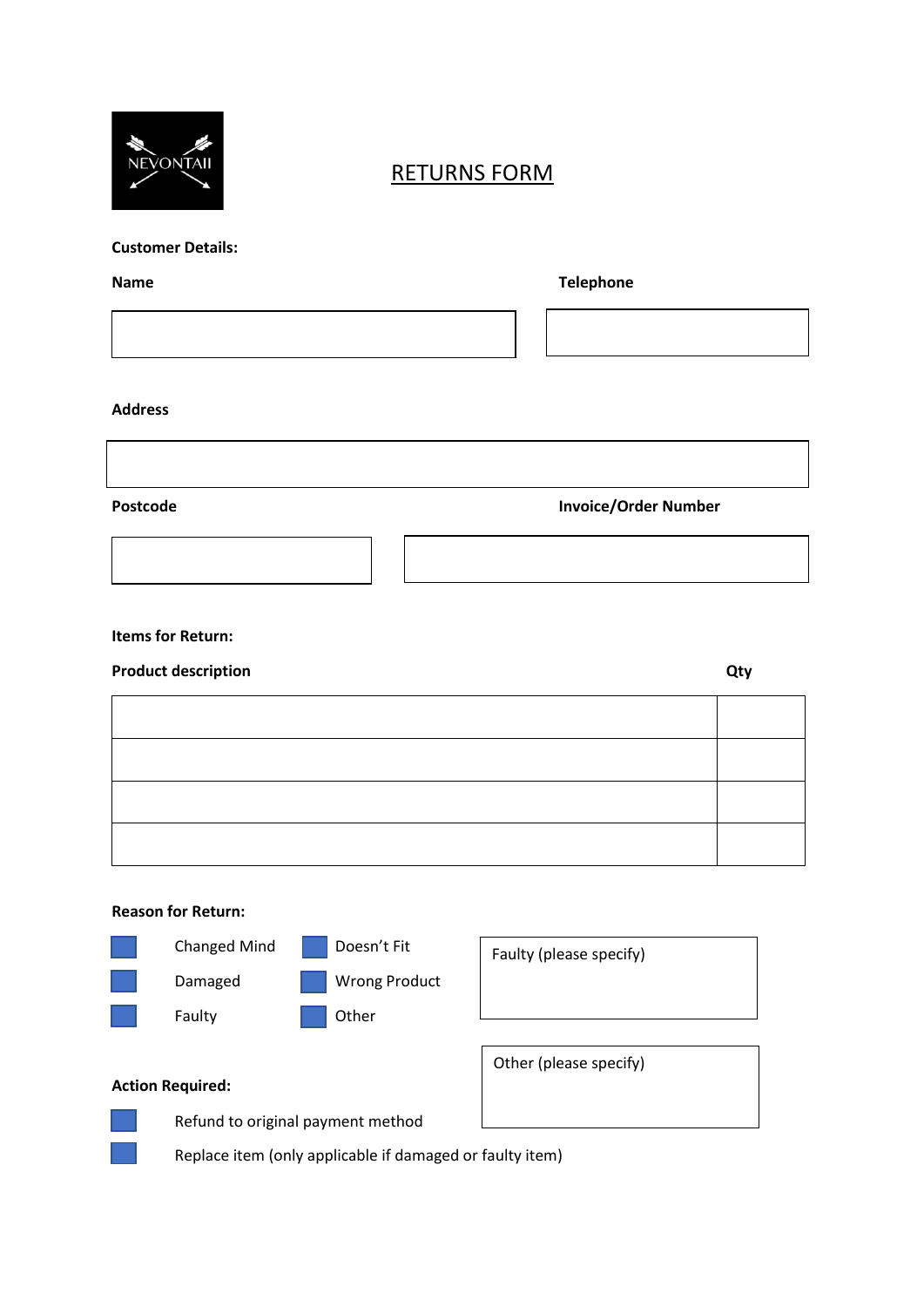#### **WAYS TO RETURN**

1. Return by Recorded Post Post your item(s) to: Nevontaii Ltd Quarry House, Glenluce, Newton Stewart, Scotland, DG8 0NT

We recommend that you use a reputable courier or Royal Mail (postal service) recorded delivery (T&C's apply).

#### 2. Return by Hermes Collection Have your parcel collected from your address by Hermes. Email us o[n admin@nevontaii.com](mailto:admin@nevontaii.com) to arrange a collection. Return cost will be billed to you (T&C's apply).

#### **TERMS AND CONDITIONS**

Nevontaii® clothing strive to give all customers complete satisfaction with their purchases. If for any reason you are unhappy with a product that you have received, you can return it for a full refund within our Returns Policy.

#### **Conditions of Refund**

Upon receipt of your item, you have a 14 day period to return eligible items for a refund. This period includes weekends and bank holidays. Please contact us at [admin@nevontaii.com](mailto:admin@nevontaii.com) to inform us of your intent. Refunds are made back to the original method as per your order and can take up to 7 days to process.

#### **No Exchange Service**

Due to the nature of fast-moving stock, we are unable to offer an exchange service. If you would like to replace your item with another, we recommend that you place a new order to ensure stock is allocated for you. This will also allow us to provide a quicker delivery service and you will receive your replacement item sooner.

#### **Faulty or Incorrect Items**

In the event that your item is faulty or you have been sent an incorrect item, please contact us immediately via [admin@nevontaii.com](mailto:admin@nevontaii.com) . Once we receive your items, we will endeavour to process your return as quickly as possible and deliver a replacement item. All faulty items are subject to inspection. If the item you returned is not considered to be faulty through inspection, it is the consumer's responsibility to incur the postage cost to return the item(s) back.

#### **General Conditions**

All items returned must be in their original packaging and exact condition as sold and received. Items must not show any sign of damage, been worn and must be free from any odours (including cigarette smoke). Items received back in a non-resalable condition will be returned back at a cost to you.